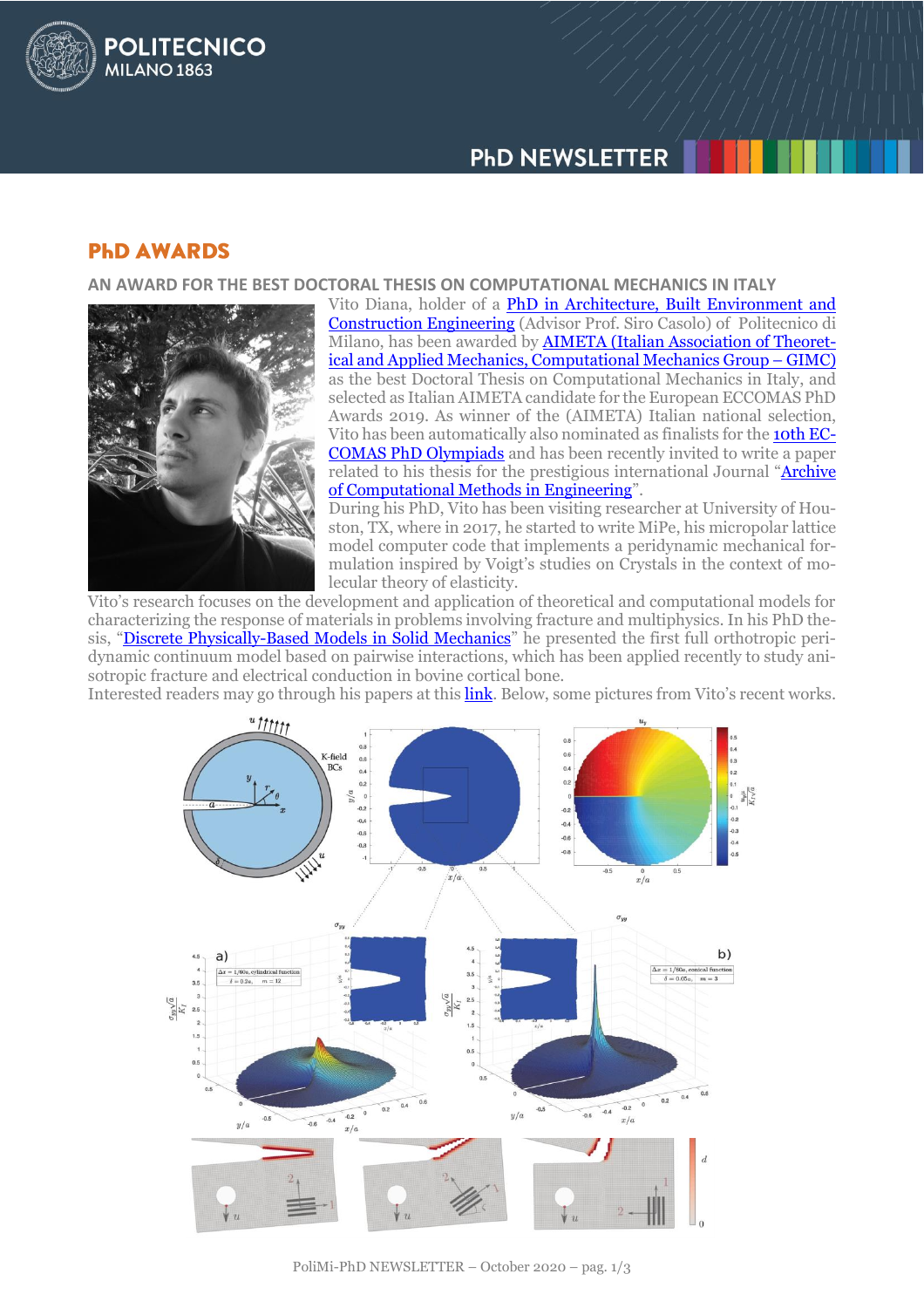## **CALLS AND EVENTS**



#### **CA²RE | CA²RE + MILAN | COMPARISON**

The 8th CA²RE conference together with the 3rd CA²RE+ event series is promoted by the Department of Architecture and Urban Studies (DAStU) and the PhD Program in Architectural, Urban and Interior Design of Politecnico di Milano, gathering early-career and PhD researchers in the realm of Design Driven Research.

October,  $28<sup>th</sup> - 30<sup>th</sup> 2020$  (online event)

## **SEMINARS AND WORKSHOPS**

### **GREENING CITIES SHAPING CITIES**

The proposed GREENING CITIES-SHAPING CITIES symposium (to be held at the Politecnico di Milano, Department of Architecture and Urban Studies, DASTU) aims to address how greening strategies such as the integration of nature and Nature-based Solutions (NBS) into the built environment encounters opportunities and challenges in shaping cities in terms of transformation, occurring both in the domains of morphology and governance, through inclusive co-production of space.

Key questions to be addressed at the symposium emerge from Clever Cities ongoing research project, investigating in particular the role of NBS to address urban regeneration challenges and promote social inclusion in cities across Europe, South America and China.

Registration available through [this link](https://www.greeningcities-shapingcities.polimi.it/?page_id=169) 12-13 October 2020



 $\bigcap_{i=1}^n$ 

# **STARTING COURSES - DOCTORAL PROGRAMMES**

## **PHD IN INFORMATION TECHNOLOGY**

### **ANALYSIS OF COMPLEX NETWORKS: THEORY AND APPLICATIONS Prof. Carlo Piccardi**

A network is a set of agents pairwise connected by links. Despite the simplicity of this definition, the theoretical properties of networks are extremely rich and diversified. Most notably, networks turn out to be extremely flexible in modelling a broad variety of phenomena characterized by a large number of interconnected elementary units: social networks, the Internet and the WWW, sensor networks, ecological communities, biochemical systems, energy transportation networks, economic and financial networks, are just but a few examples. Since networks permeate almost every conceivable discipline, the study of "network science" is becoming a crucial component of modern scientific education. The course is aimed at illustrating the fundamental theoretical notions as well as a number of applications in specific fields.

From 6th to 15th October 2020